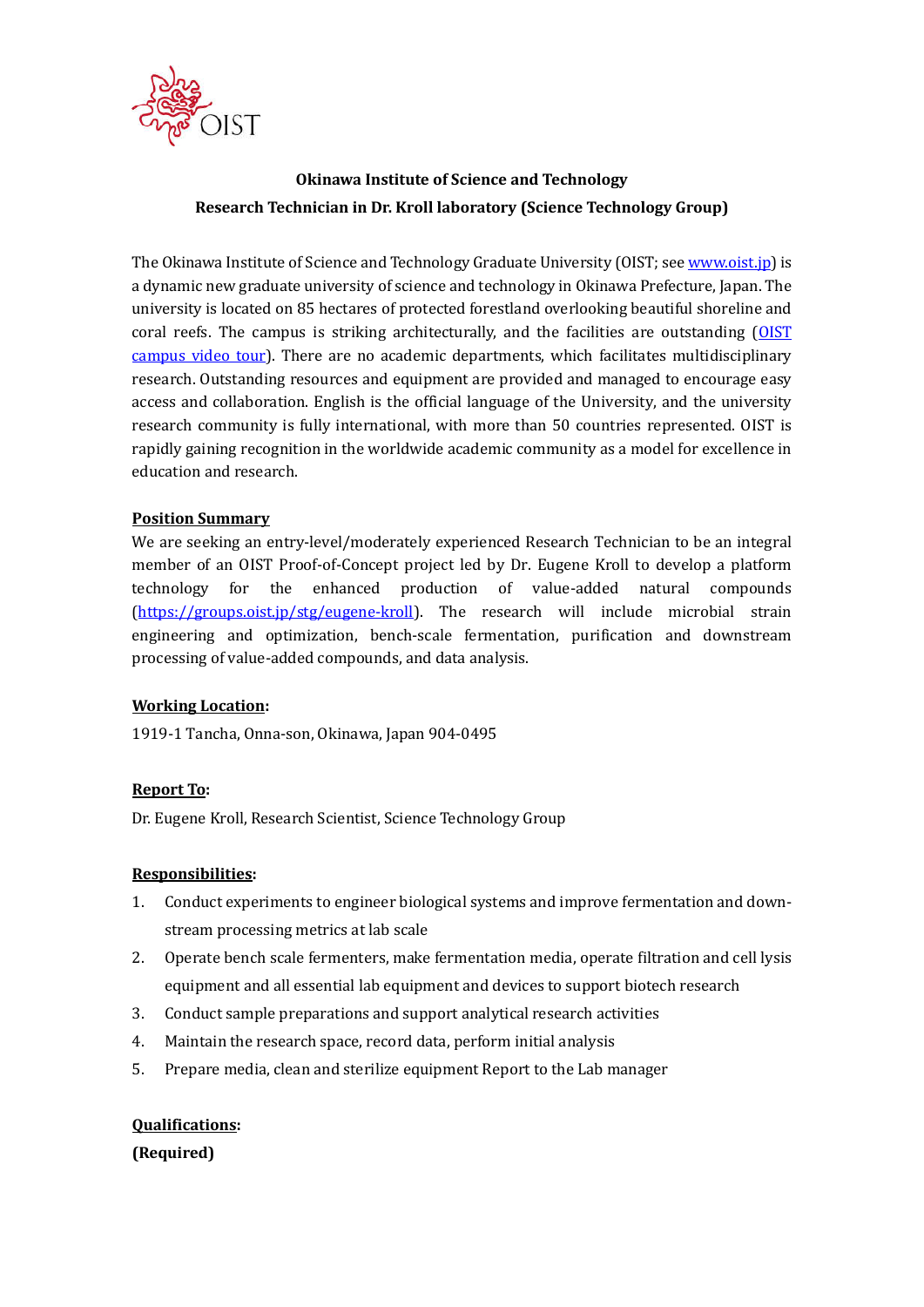

- 1. B.S.in Biology, Chemistry, Biotechnology, Biochemistry, or a related field
- 2. 0-3years of lab experience
- 3. Oral communication skills in English

# **(Capabilities)**

- 1. Motivated, excellent organizational, interpersonal and communication skills, and ability to multitask
- 2. Ability to effectively organize work activities and prioritize tasks to meet deadlines
- 3. Hands-on approach, using analytical, reasoning and problem-solving skills
- 4. Enjoy working in a team

## **Starting Date:**

As early as possible

## **Term & Working hours:**

Full-time, fixed term appointment until January 31, 2023, with 3 month probationary period (inclusive).

Working hours: Discretionary working hours

## **Compensation & Benefits:**

Compensation in accordance with the OIST Employee Compensation Regulations

Benefits:

- Relocation, housing and commuting allowances
- Annual paid leave and summer holidays
- Health insurance (Private School Mutual Aid http://www.shigakukyosai.jp/ )
- Welfare pension insurance (kousei-nenkin)
- Worker's accident compensation insurance (roudousha-saigai-hoshou-hoken)

## **How to Apply:**

Please submit all required application materials by email to:

## eugene.kroll#oist.jp

(Please replace  $#$  with  $@$  before using this email address)